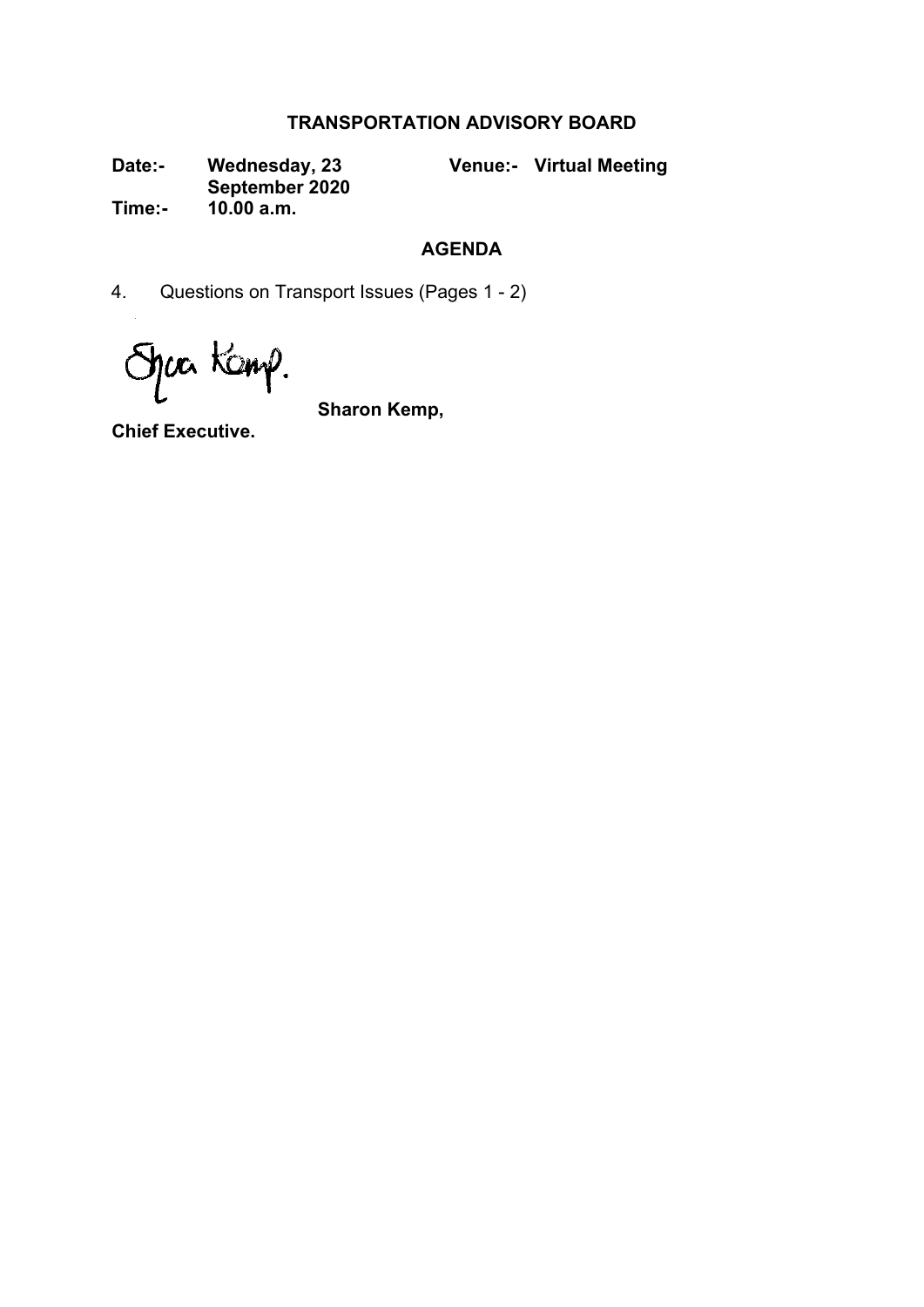1. **Cllr Cusworth** - How are operators instructing drivers/conductors to prioritise who can board public transport at busy times given the reduction in capacity?

**Response –** Local bus services are still operating with a lot of the same guidance and legislation but with reduced capacity. This means that some groups, such as wheelchair users, may be given priority but as before the current situation passengers are carried in the order they board. However where we have large school movements that would impact on other passengers we are providing additional dedicated school and college buses although we cannot force school children to use the school buses or stop them from using local service buses. Some issues have arisen in September that we could not have foreseen and additional local buses (duplicates) and extra school journeys have been provided.

Additional school buses have been provided for Wath and St Pius in your local(ish) area and since September an additional school service has been provided for De Warenne Academy from the Mexborough and Denaby areas.

2. **Cllr Cusworth** - What support are drivers/conductors receiving in handling difficult passengers or passengers requiring additional support?

**Response –** Local bus operators provide their staff with on-going training and Covid specific processes/actions are in place for staff. With Stagecoach being the predominant operator in your area details of their advice for customers that in turn helps staff can be found here [https://www.stagecoachbus.com/promos-and](https://eur02.safelinks.protection.outlook.com/?url=https%3A%2F%2Fwww.stagecoachbus.com%2Fpromos-and-offers%2Fnational%2Fcovid-19-travelling-safely&data=02%7C01%7CMartin.Elliott%40rotherham.gov.uk%7Cf07b8449f5a14f28ee9408d85dff3483%7C46fbe6fd78ae47699c1dbcea97378af6%7C0%7C0%7C637362697957737041&sdata=Nt7cl%2FQNHLpiETy4jCyKyC%2F2ehcf%2Bn0eyhTIvI4EsJY%3D&reserved=0)[offers/national/covid-19-travelling-safely](https://eur02.safelinks.protection.outlook.com/?url=https%3A%2F%2Fwww.stagecoachbus.com%2Fpromos-and-offers%2Fnational%2Fcovid-19-travelling-safely&data=02%7C01%7CMartin.Elliott%40rotherham.gov.uk%7Cf07b8449f5a14f28ee9408d85dff3483%7C46fbe6fd78ae47699c1dbcea97378af6%7C0%7C0%7C637362697957737041&sdata=Nt7cl%2FQNHLpiETy4jCyKyC%2F2ehcf%2Bn0eyhTIvI4EsJY%3D&reserved=0) .

3. **Cllr McNeely** - What training have the drivers had regarding the wearing by passengers of the Sunflower Lanyard which is designed to highlight that the passenger has a blind disability and so should not be required/asked why they are not wearing a mask.

**Response –** Public Transport use in South Yorkshire for those with a disability, including a sight impairment, is planned carefully and with the support of local groups such as Rotherham Sight and Sound and Sheffield Royal Society for the blind. We issue specific pass and covers for those with a sight disability as many groups and organisations use their own way of highlighting if someone has a disability that would make it unsuitable for public transport providers. If you have a health condition which means you're unable to wear a face covering, you'll need to let staff on board know and to make it easier for some passengers, you can download our journey assistance cards, and then show the face covering exemption card when you travel.

There is no blanket exemption for anyone with a vision impairment. The government has clarified that the exemption could apply to people who have "a restricted field of vision, particularly if any residual vision is at the lower edge of the normal field of view".

A video produced by the Sight Loss Councils in which one of their vision impaired members explains how to put on and take off a face covering correctly. Any constituents that are interested can find the video here [https://www.sightlosscouncils.org.uk/blog/covid-19-guidance-how-to-put-on-and](https://eur02.safelinks.protection.outlook.com/?url=https%3A%2F%2Fwww.sightlosscouncils.org.uk%2Fblog%2Fcovid-19-guidance-how-to-put-on-and-remove-a-mask-safely-when-you-are-blind-or-partially-sighted&data=02%7C01%7CMartin.Elliott%40rotherham.gov.uk%7Cf07b8449f5a14f28ee9408d85dff3483%7C46fbe6fd78ae47699c1dbcea97378af6%7C0%7C0%7C637362697957737041&sdata=TZL8ukrLb5AWoaQ76Q5SThoJu0BUCwFH3t0nWEKcpUk%3D&reserved=0)[remove-a-mask-safely-when-you-are-blind-or-partially-sighted](https://eur02.safelinks.protection.outlook.com/?url=https%3A%2F%2Fwww.sightlosscouncils.org.uk%2Fblog%2Fcovid-19-guidance-how-to-put-on-and-remove-a-mask-safely-when-you-are-blind-or-partially-sighted&data=02%7C01%7CMartin.Elliott%40rotherham.gov.uk%7Cf07b8449f5a14f28ee9408d85dff3483%7C46fbe6fd78ae47699c1dbcea97378af6%7C0%7C0%7C637362697957737041&sdata=TZL8ukrLb5AWoaQ76Q5SThoJu0BUCwFH3t0nWEKcpUk%3D&reserved=0) . We would also advise seeking advice from Rotherham Sight and Sound or any number of other organisations or support groups that may be able to provide further advice.